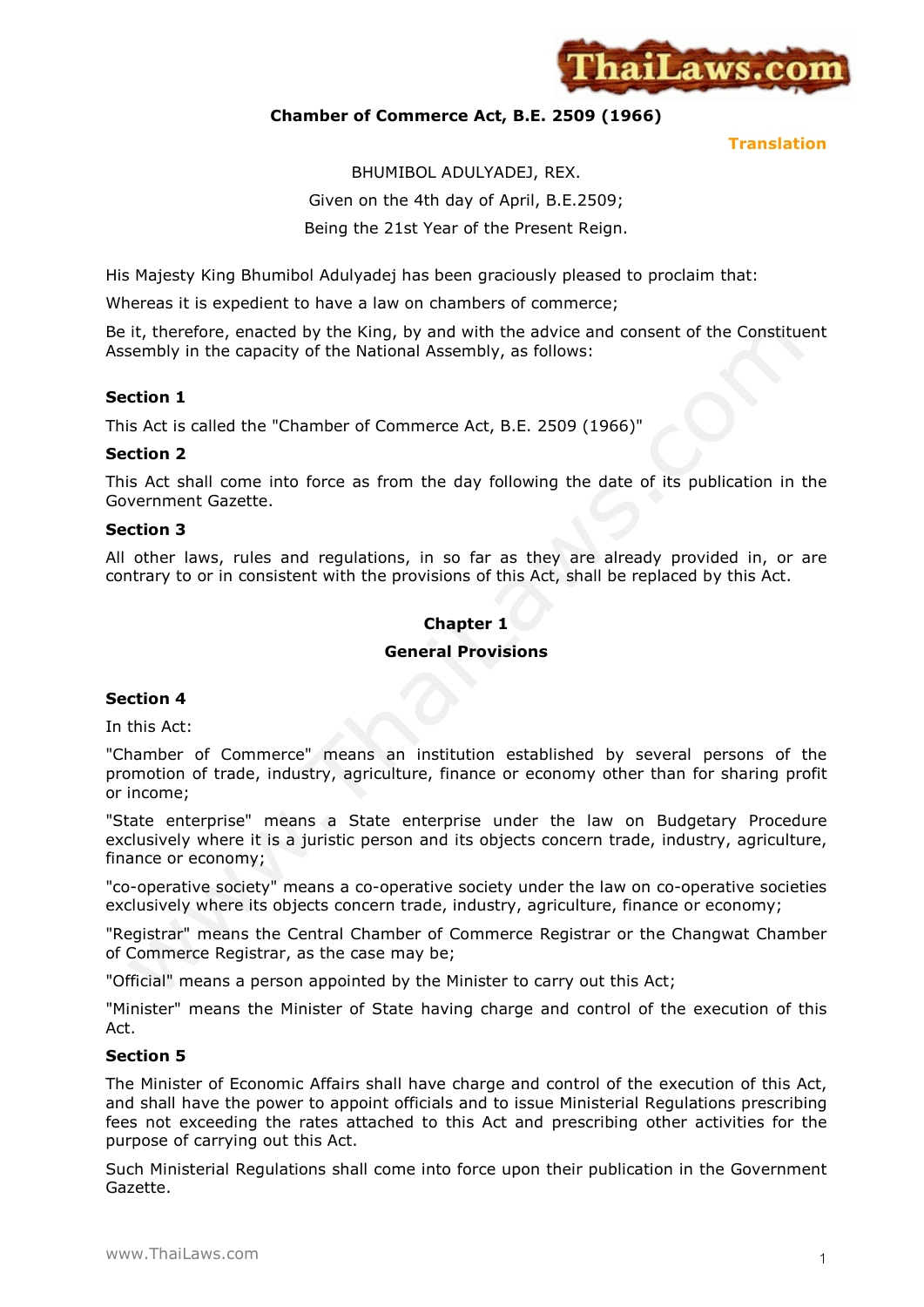### **Chapter 2**

## **Establishment of a Chamber of commerce**

# **Section 6**

Chambers of commerce are of categories, as follow:

- (1) Changwat chamber of commerce;
- (2) Thai chamber of commerce;
- (3) Foreign chamber of commerce;
- (4) Council of the Chambers of Commerce of Thailand.

### **Section 7**

There shall be established a Central Chamber of Commerce Registration Office in the Department of Internal trade, Ministry of Economic Affairs, in order to control the issue of a license and the registration of chambers of commerce throughout the Kingdom, and also to function as the Chamber of Commerce registration office for Changwat phra nakorn and Changwat Thon Buri.

There shall be established, in Changwat other than Changwat Phra Nakorn and Changwat Thon Buri, the Changwat Chamber of Commerce Registration Office to be directly under the supervision of the Central Chamber of commerce Registration of Office.

The Director-General of the Department of Internal Trade shall be the Central Chamber of Commerce Registrar and the Chamber of Commerce Registrar for Changwat Phra Nakorn and Changwat Thon Buri, and the Governors of Changwat other than Changwat Phra Nakorn and Changwat Thon Buri shall be the Changwat Chamber of Commerce Registrars.

### **Section 8**

No person shall establish a chamber of commerce unless a license has been obtained from the Registrar.

A branch of a chamber of commerce may not be established.

### **Section 9**

In applying for a license, not less than five promoters shall file an application with the Registrar in accordance with the requirements and procedures prescribed in the Ministerial Regulation.

# **Section 10**

When the Registrar has received an application for a license and , having considered the application, he is of the opinion that no regulation is contrary to the law, is a threat to the economy or security of the country or public order or good morals, and that the promoters are of good status and conduct, he shall grant and issue a chamber of commerce license to the applicants and shall thereafter register the chamber of commerce.

If the Registrar gives an order of refusal, he shall notify the applicants of the order, in writing, without delay. The applicants have a right to appeal against the order by filing an appeal, in writing, with the Minister within fifteen days from the day of the receipt of the notification thereof. The decision of the Minister shall be final.

The Central Chamber of Commerce Registrar shall publish the grant of a license to establish a chamber of commerce and the dissolution thereof in the Government Gazette

# **Section 11**

A chamber of commerce, which has been granted a license and registered, shall become a juristic person.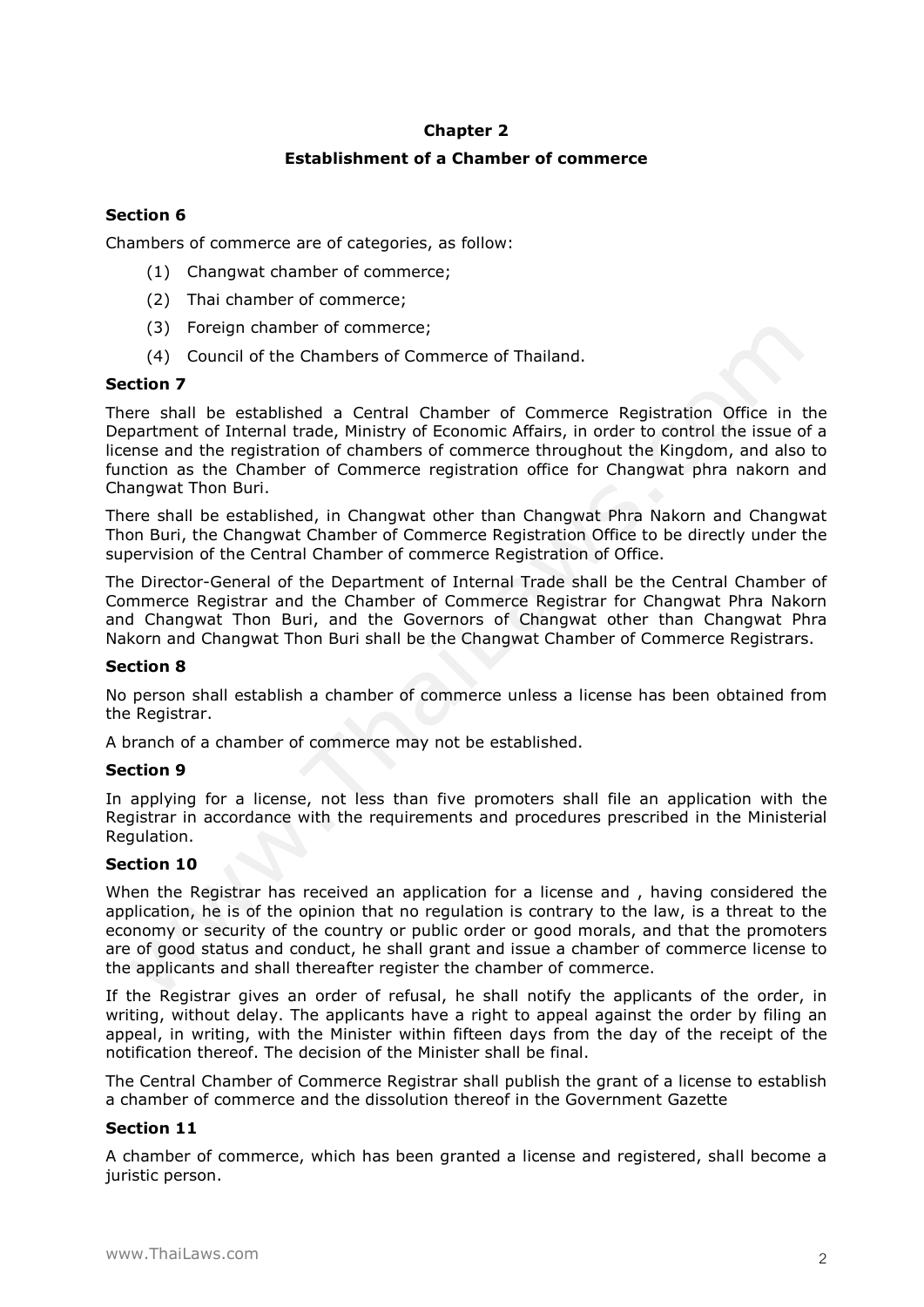If a chamber of commerce license is lost or destroyed, the chamber of commerce shall apply for a license substitute.

### **Section 13**

A chamber of commerce must have regulations, and such regulations must, at least contain the following particulars:

- (1) name;
- (2) objects;
- (3) office address;
- (4) procedures for admitting and excluding a member to and from the chamber of commerce, as well as the rights and duties of a member;
- (5) the operation of the chamber of commerce, the appointment, retirement and meeting of the directors, as well as the general meeting.

The regulations of a chamber of commerce must be registered with the Registrar at the same time of the filing of an application to establish the chamber of commerce. If the Registrar considers it appropriate, he may order the regulations to be amended before issuing a license.

### **Section 14**

Only one Changwat chamber of commerce may be established and may exist in each Changwat, except in Changwat Phra Nakorn and Changwat Thon Buri where there shall be only one Changwat chamber of commerce called the Thai Chamber of Commerce.

Only one foreign chamber of commerce for each nationality may be established and may exist exclusively in Changwat Phra Nakorn or in Changwat Thon Buri.

### **Section 15**

The Council of the Chambers of Commerce of Thailand may be established jointly by the Thai Chamber of Commerce, foreign chambers of commerce, trade associations, State enterprises and co - operative societies.

### **Section 16**

The name of a chamber of commerce must be in Thai characters, but may be accompanied by foreign characters after or below the Thai characters, and the name used must only be that contained in the regulations. No institution shall use the phrases, "Changwat Chamber of Commerce, Thai Chamber of Commerce, Foreign Chamber of Commerce or the Commerce of the Council of the Chambers of Commerce of Thailand", or that of a similar meaning, as a part of its name without being a chamber of commerce under this Act.

A chamber of commerce shall have a clearly legible name - plate placed in front of its office

### **Section 17**

No person, not being a chamber of commerce, shall use a name containing "chamber of commerce" or "The Council of the Chambers of Commerce of Thailand" in Thai characters of foreign characters which can be translated or read as "Chamber of Commerce" or "The Council of the Chambers of Commerce of Thailand" in a seal, nameplate, letter, notice, or other business documents except in an application to establish a chamber of commerce.

### **Section 18**

The Registrar shall have the power to issue a written order requiring any person to appear for enquiry or to send a document for the purpose of the consideration concerning an application to establish a chamber of commerce.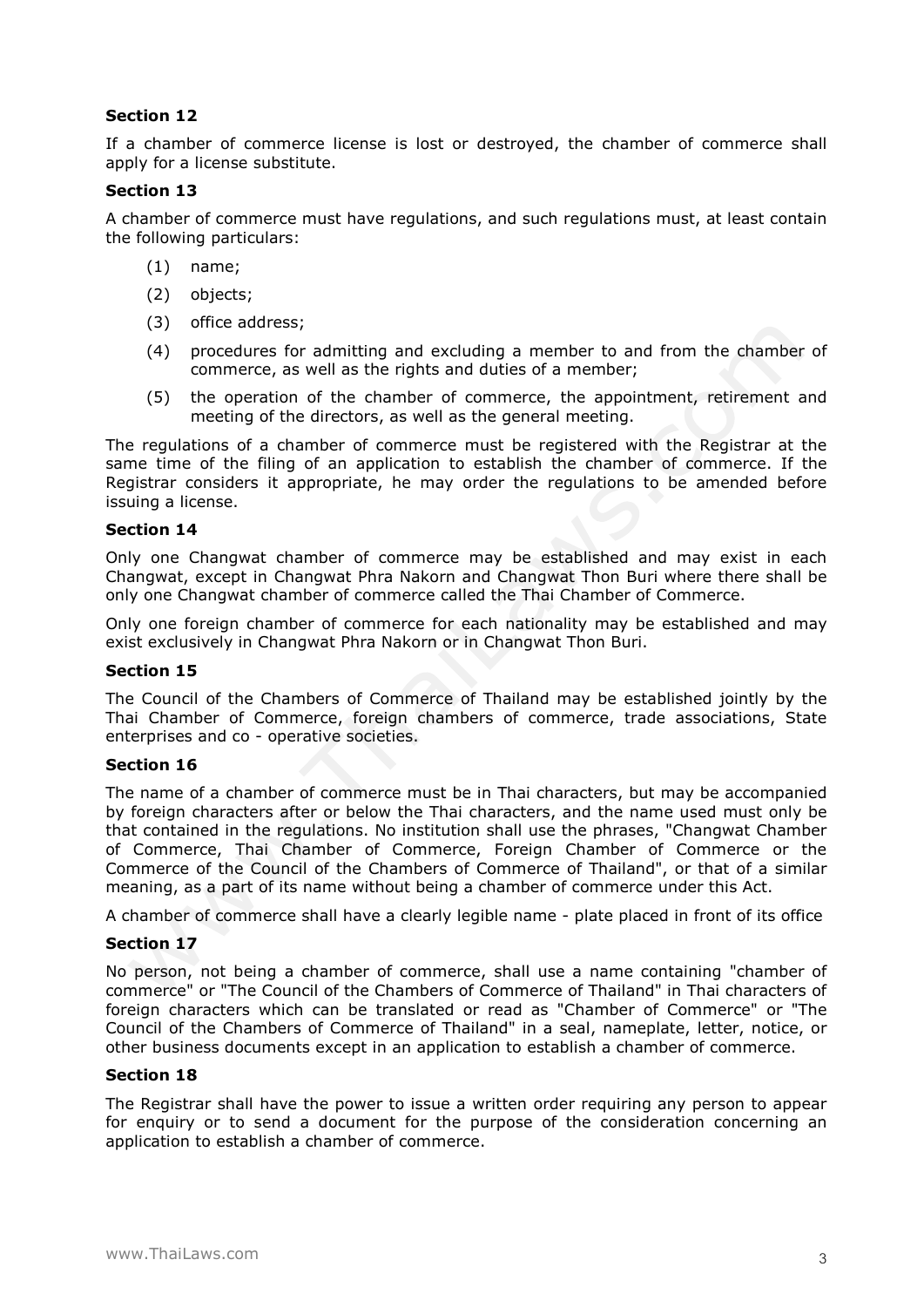### **Chapter 3**

### **Member and Board of Directors of a Chamber of Commerce**

# **Section 19**

Members of a chamber of commerce are only 4 categories, as follows:

- (1) ordinary member;
- (2) extraordinary member;
- (3) associate member;
- (4) honorary member;

Only an ordinary member has a right to be elected as a director of the chamber of commerce

### **Section 20**

Subject to Section 21, a member of a Changwat chamber of commerce must have a domicile in the Changwat where such chamber of commerce is situated, and must be a natural person of Thai nationality of a juristic person of which partners or shareholders holding more than one-half of its capital are of Thai nationality, and is a person engaged in a trading, industrial, agricultural, financial or economic enterprise, or must be a trade association more than one-half of the total number of members of which are of Thai nationality or must be a State enterprise or a co - operative society.

A natural person or a juristic person, not being of Thai nationality, or a trade association, more than one-half of the total number of members of which are aliens, may only be an Associate member of a Changwat chamber of commerce.

A Changwat chamber of commerce must be a member of the Thai Chamber of Commerce.

### **Section 21**

The Thai Chamber of Commerce consists of members having domicile in Changwat Phra Nakorn or Changwat Thon Buri, who are natural persons of Thai nationality or juristic persons of which partners or shareholders holding more than one-half of its capital are of Thai nationality, and are persons engaged in trading, industrial, agricultural, financial, or economic enterprises, or are State enterprises, or co-operative societies of Changwat chambers of commerce.

### **Section 22**

A foreign chamber of commerce consists of members who have domicile in Changwat Phra Nakorn or Changwat Thon Buri the majority of which are natural persons of a foreign nationality or juristic persons of which partners of shareholders holding more than one-half of its capital inclusive of that of its branches registered abroad, are of a foreign nationality, and are persons engaged in trading, industrial, agricultural, financial or economic enterprises.

A foreign chamber of commerce must be a member of the Council of the Chambers of commerce of Thailand.

### **Section 23**

The Council of the Chambers of Commerce of Thailand consists of members who are representatives of the Thai Chamber of Commerce, the number of which is not less than one-half of the number of members of the Council of the Chamber of Commerce of Thailand, five representatives from each of the foreign chambers of commerce, two representatives from each trade association, State enterprise, and co-operative society.

A natural person or juristic person, being a member of the Thai Chamber of Commerce, a foreign chamber of commerce, a trade association or a co-operative society, may only be an associate member of the Council of the Chambers Commerce of Thailand.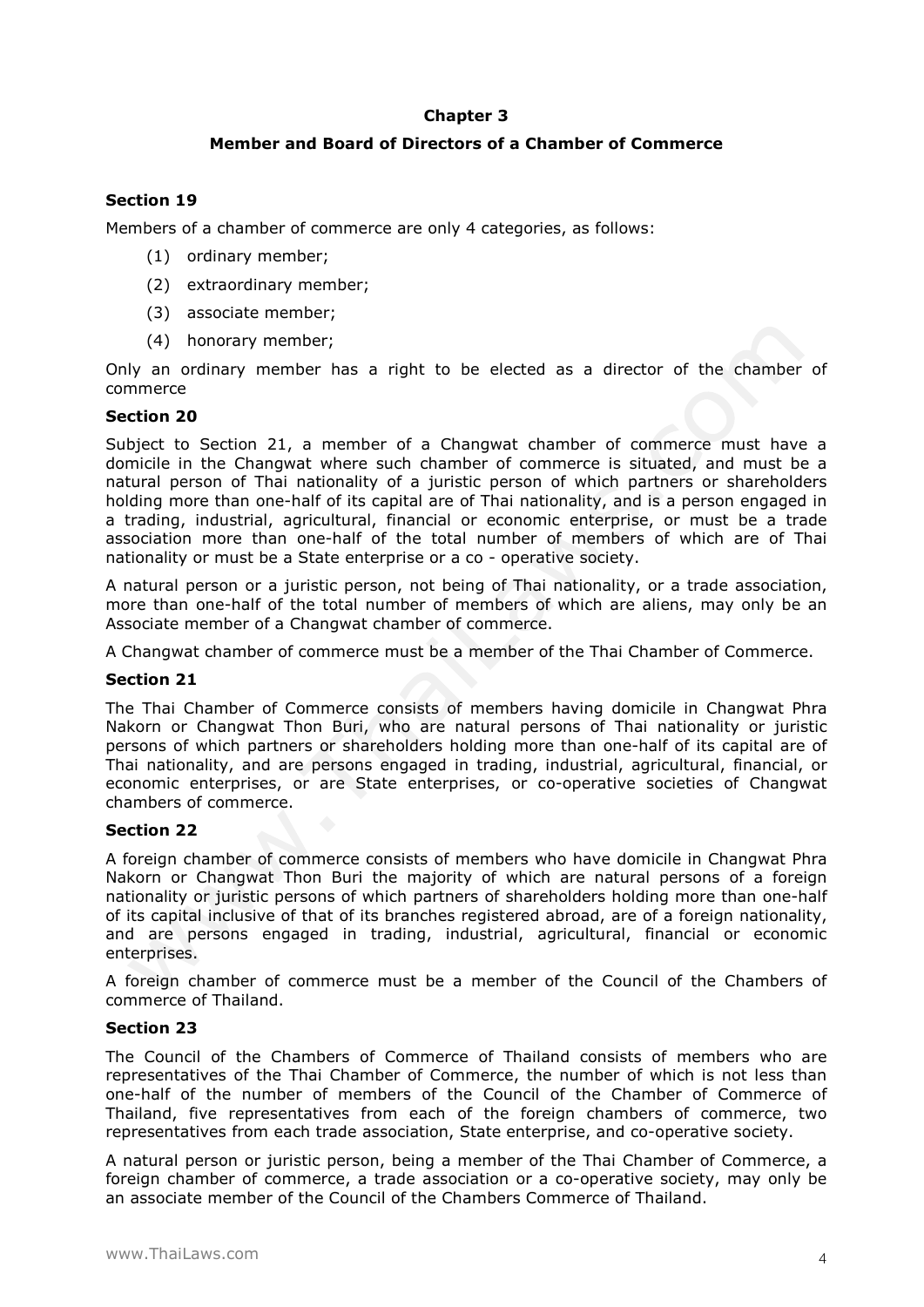The Boards of the Chambers of commerce shall be as follows:

- (1) The Board of the Changwat chamber of commerce, consisting of the directors elected from ordinary members by the general meeting, of the number in accordance with the regulations of such Changwat chamber of commerce;
- (2) The Board of the Thai Chamber of Commerce, consisting of the directors elected from ordinary members by the general meeting, of the number in accordance with the regulations of the Thai Chamber of Commerce, but not less than three of whom must be elected from the members who are the representatives of the various Changwat chambers of commerce;
- (3) The Board of a foreign chamber of commerce, consisting of the directors elected from ordinary members by the general meeting of the foreign chamber of commerce, of the number in accordance with the regulations of such foreign chamber of commerce;
- (4) The Board of the Council of the Chambers Commerce of Thailand consisting of:
	- (a) Chairman of the Thai Chamber of Commerce as its ex-officio Chairman
	- (b) two Vice-Chairmen; the Board of the Council of the Chambers of Commerce of Thailand shall elect the first Vice - Chairman from the directors of the Thai Chamber of Commerce and the second Vice - Chairman from the directors of the foreign chambers of commerce;
	- (c) every Chairman of a foreign chamber of commerce as a director;
	- (d) members representing the trade associations, totaling four in number, elected by the general meeting of the Council of the Chambers of Commerce of Thailand, as directors;
	- (e) members representing the Thai Chamber of Commerce of the number equal to those of the directors in (c) and (d) together elected by the general meeting of the Council of the Chambers of Commerce of Thailand, as directors;
	- (f) members representing the State enterprises and the co-operative societies, totaling

#### **Chapter 4**

#### **Operation of a Chamber of Commerce**

### **Section 25**

A chamber of commerce shall have a Board to operate the chamber of commerce and to be its representative in dealing with outsiders. For this purpose, the Board may authorize one or more directors to act on its behalf.

#### **Section 26**

Apart from the retirement under the regulations of a chamber of commerce, a director of the chamber of commerce shall vacate his office upon being a bankrupt or punished by a final judgment under this Act, and is henceforth disqualified from being a director in any chamber of commerce unless a period of three years has elapsed from the discharge from bankruptcy or the day of the discharge from punishment.

### **Section 27**

A member of a chamber of commerce has a right to demand the examination of the activities and the property of the chamber of commerce by filling a written application with the chamber of commerce.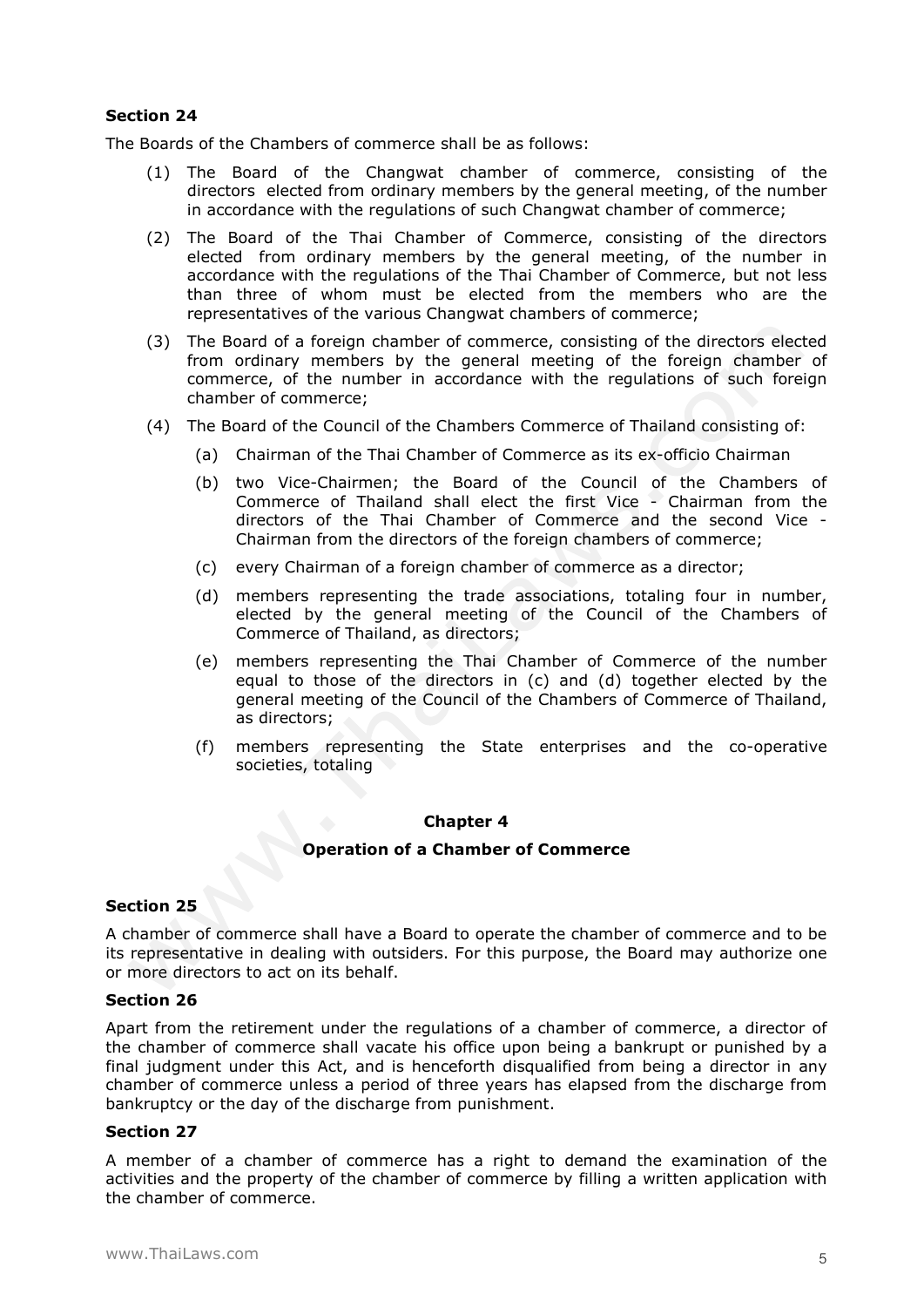A chamber of commerce shall have the following duties:

- (1) to promote trade, industry, agriculture, finance and economy in general, such as to collect statistics, to disseminate trade information, to research in connection with trade and economy, to promote tourism, to issue a certificate of the origin of goods, to fix the quality standard of goods, to check the standard of goods, to establish and operate an educational establishment concerning trade and economy, to establish and operate a trade center, to arrange a trade exhibition, to be an arbitrator in a trade dispute;
- (2) to give advice and make recommendation to a member concerning trade, industry, agriculture, finance or economy, and to provide various facilities in the business operation of a member;
- (3) to give advice and make recommendation to the government for the economic development of the country;
- (4) to co-ordinate in trading between persons engaged in trade and the government;
- (5) to conduct other activities as may be specified by law to be the duties of the chamber of commerce, or as may be entrusted by the government.

### **Section 29**

Subject to Section 28, a chamber of commerce shall not act in any of the following:

- (1) engaging itself in an enterprise, or managing an enterprise of its member, or participation in, holding the shares of, being a partner or contributing capital to, the engagement of an enterprise with any person;
- (2) acting in any way to suppress or increase the price of goods or service excessively or causing instability concerning the price of goods or services;
- (3) giving or lending money to a member or any other persons except for public charity or under a moral obligation or social appropriateness;
- (4) acting in any way to increase, reduce or restrict production, amount of goods distributed or other services, and such action is detrimental to the domestic or foreign market of trade, finance, or economy of the country;
- (5) acting in any way to destroy competition which may normally be entertained in the engagement of an enterprise except where it is an implementation of a governmental policy or regulation;
- (6) acting in any way that may be a threat to the economy or security of the country or to public order or good morals;
- (7) obstructing or preventing any person who is qualified to be a member under the regulations of the chamber of commerce from becoming a member, or forcing a person in any way against his will to become a member, or forcing a member by a dishonest motive to resign from the chamber of commerce, or contrary to the regulations of the chamber of commerce;
- (8) disclosing statistics, documents or information concerning the private interest of any member except with a written consent from such member;
- (9) authorizing or permitting any person who is not a director to perform the duty of a director.

#### **Section 30**

A chamber of commerce shall not distribute profit or income among its members, or carry on a political activity.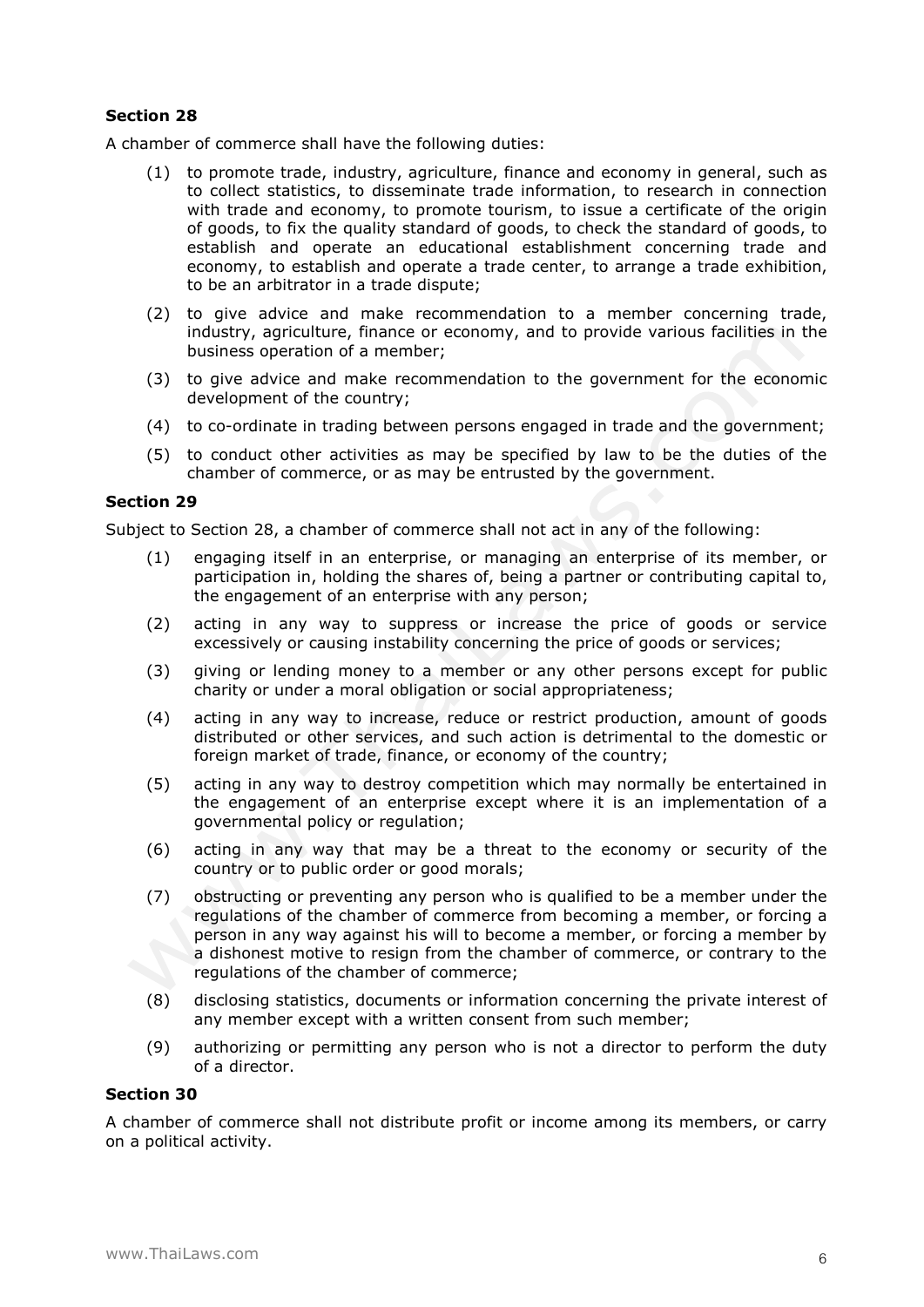### **Chapter 5**

### **Control of a Chamber of Commerce**

## **Section 31**

The Registrar shall have the power to issue the written order requiring a director or member to appear and explain a fact concerning the activities of the chamber of commerce or to send a document concerning its operation or minutes of its meeting.

### **Section 32**

For the purpose of carrying out this Act, the Registrar of the official shall have the power to enter the office of a chamber of commerce for the purpose of inspection during its office hours.

In acting under paragraph one, the official shall show his identity card to the person concerned.

The identity card shall be in the form prescribed by the Minister.

In the action of the Registrar of the official under paragraph one, the person concerned shall provide reasonable facilities or assistance, or give information to the registrar of the official as requested.

### **Section 33**

A chamber of commerce shall prepare a membership register to be kept in the office of the chamber of commerce, and shall deliver a copy thereof to the Registrar within a period of ninety days from the day of obtaining a license and being registered as a chamber of commerce. The membership register shall at least contain the following particulars:

- (1) name and nationality of the member;
- (2) name used in the engagement of the enterprise and category of the enterprise;
- (3) address of the office of the member;
- (4) date of membership.

When there is an admission of a new member or a change in the membership register, the chamber of commerce shall notify the Registrar to that effect within a period of ninety days from the day of the admission or change.

### **Section 34**

A chamber of commerce shall prepare its balance sheet at least once in every twelve months, which constitutes its accounting year.

The balance sheet must contain the amount of the assets and liabilities of the chamber of commerce together with an account of income and expenditure. The balance sheet must be completed and audited and then submitted to a general meeting of the chamber of commerce for approval within a period of one hundred and twenty days from the last day of the accounting year.

### **Section 35**

A chamber of commerce shall prepare an annual report showing the result of the operation of the chamber of commerce to be submitted to a general meeting at the time of the submission of the balance sheet, and shall deliver a copy of the report and that of the balance sheet to the Registrar within a period of thirty days from the day of the general meeting.

### **Section 36**

An amendment to the regulations of a chamber of commerce may be made only by a resolution of a general meeting, and must be registered with the registrar within a period of thirty days from the day of the resolution of the general meeting. If the Registrar considers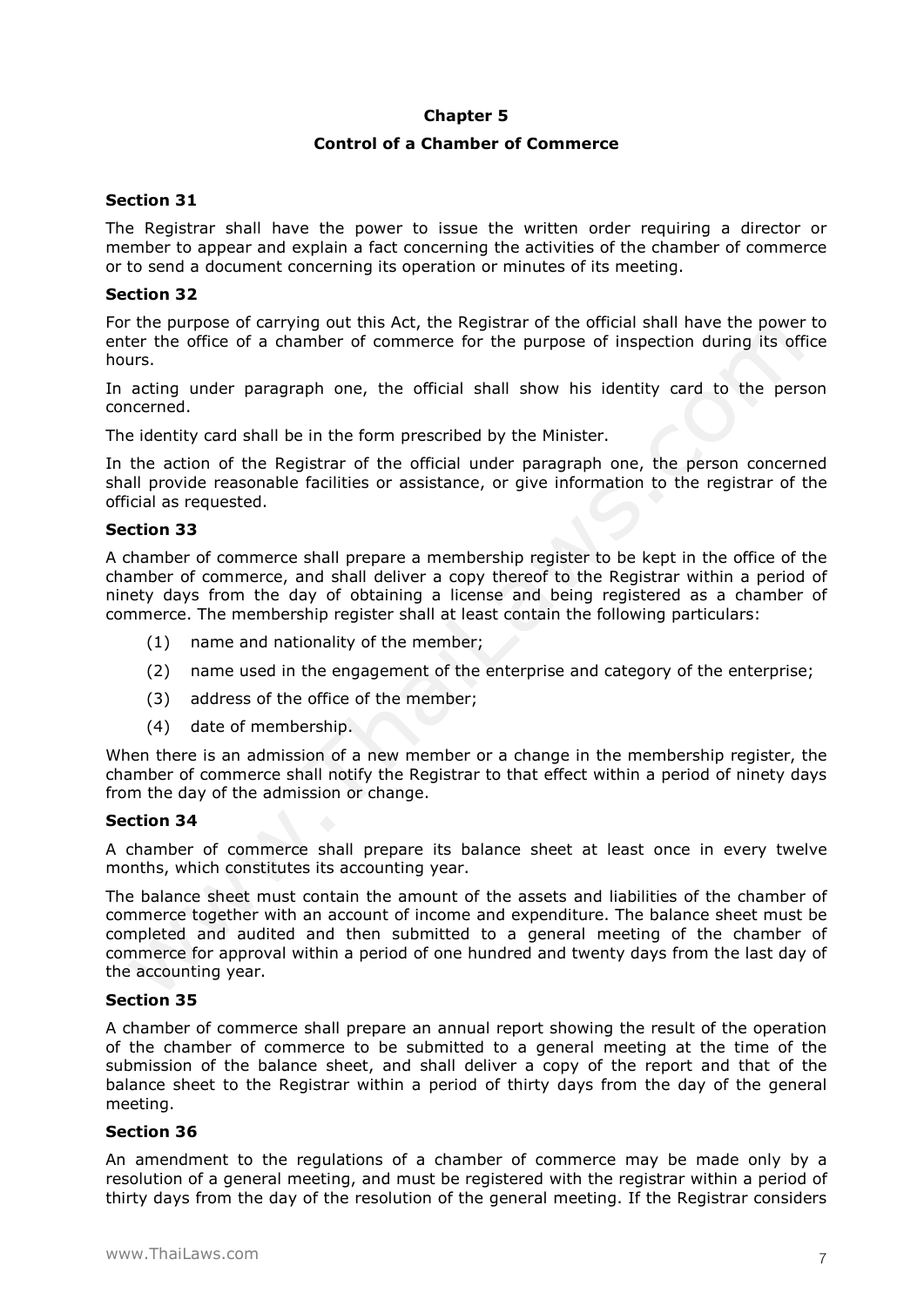that such amendment is inconsistent with the objects of the chamber of commerce or contrary to the law, he shall not register such amendment.

If the Registrar refuses to register and amendment to the regulations, Section 10 paragraph two, shall apply mutatis mutandis.

### **Section 37**

The appointment or replacement of a director of a chamber of commerce must be registered with the registrar within a period of thirty days from the day of the appointment or replacement.

If the Registrar considers that the person appointed as a director to be of an inappropriate status or of bad conduct, or has a reasonable cause to suspect that such person may be a threat to the economy or security of the country or to public order or good morals, he has the power to refuse to register such person a director of the chamber of commerce.

### **Section 38**

Any person, who wishes to examine, copy, or have copied and certified, a document concerning a chamber of commerce, shall make an application in the form described by the Central Chamber of Commerce Registrar.

### **Section 39**

When it appears that the Board, a director or a member of a chamber of commerce, does any act which may be a threat to the economy or security of the country, or to public order or good morals, the Registrar shall have the power to issue a written order requiring the Board, the director or the member to stop such action or to rectify it within a period of time prescribed by the Registrar.

### **Section 40**

When a chamber of commerce does an act which violates Section 29, the Minister has the power to order the whole Board or an individual director to vacate his office. In such case, the Board or the director is disqualified from being a director of the chamber of commerce unless a period of three years has elapsed from the day of the order of the Minister to vacate the office.

### **Section 41**

When there is a cause to suspect that any chamber of commerce is to act unlawfully or to be a threat to the economy or security of the country, or to public order or good morals, the Registrar shall have the power to issue a written order requiring the chamber of commerce to notify him at least three days in advance of the date and time of every meeting of the chamber of commerce. In such case, the Registrar or the official shall have the power to attend the meeting.

Where any chamber of commerce fails to notify the date and time of its meeting in accordance with the order of the registrar, the Registrar shall have the power to order the chamber of commerce to suspend its meeting, each time, for not more than ninety days from the day the Registrar issues the order. In case the Registrar issues an order suspending a meeting, Section 20 paragraph two, shall apply *mutatis mutandis*

### **Section 42**

If the general meeting of the chamber of commerce passes a resolution in violation of a law or its regulations, upon the request of any member or an official, the Registrar shall have the power to revoke such resolution. But in case a member requests for the revocation, he shall so request within a period of thirty days from the day of the passing of such resolution.

### **Section 43**

The Minister shall have the power to dissolve a chamber of commerce upon the following events: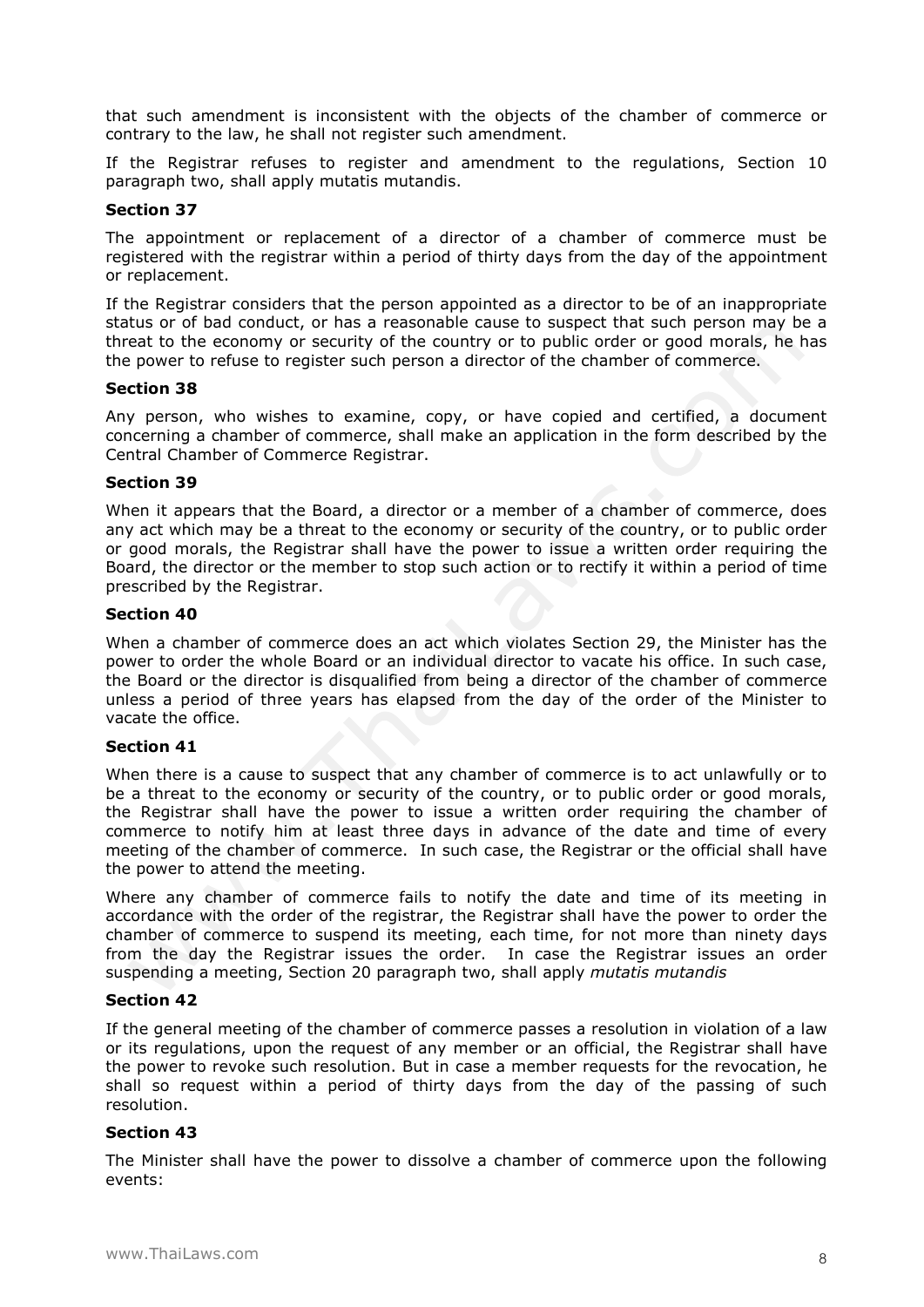- (1) When it appears that an action of the chamber of commerce is contrary to the law or is a threat to the economy or security of the country, or to public order or good morals;
- (2) When the chamber of commerce does an act in violation of Section 29, and such act is a serious harm;
- (3) When the chamber of commerce is unable to continue its operation or has ceased its operation for two years or upward;
- (4) When it appears that the chamber of commerce authorizes or permits another person who is not a director to perform the duty of a director.

Any director of the chamber of commerce, of which dissolution the Minister orders under (1), (2) or (4) who participated in the act which causes the Minister to order its dissolution, is disqualified from being a director of the chamber of commerce unless period of three years has elapsed from the day the Minister issues the order to dissolve the chamber of commerce.

### **Chapter 6**

### **Dissolution of a Chamber of Commerce**

### **Section 44**

A chamber of commerce is dissolved upon any of the following causes:

- (1) upon the resolution of the general meeting for its dissolution;
- (2) upon being bankrupt;
- (3) upon the order of the Minister under Section 43 for its dissolution.

The chamber of commerce dissolved under (1) or (2) shall notify the Registrar of the dissolution within a period of fifteen days from the day of the occurrence of the cause for its dissolution.

### **Section 45**

Subject to Section 10 paragraph three, when a chamber of commerce is dissolved upon any cause specified in Section 44, the Registrar shall revoke the license and delete the name of the chamber of commerce from the Register. In such case, it shall be deemed that the chamber of commerce may continue to act only as far as it is necessary for the purpose of liquidation.

### **Section 46**

The provisions of the Civil and Commercial code on the liquidation of registered partnerships, limited partnerships and limited companies shall apply mutatis mutandis to the liquidation of a chamber of commerce dissolved under Section 44.

### **Section 47**

After the liquidation, the remaining property, if any, may not be distributed among the members of the chamber of commerce. Such property must be transferred to another juristic person the objects of which concern a public charity specified in the regulations of the chamber of commerce. If no juristic person is specified, it shall be transferred to any juristic person the objects of which concern a public charity, as may be resolved by the general meeting. In cases other than as mentioned above, the remaining property shall vest in the State.

#### **Chapter 7**

#### **Penalties**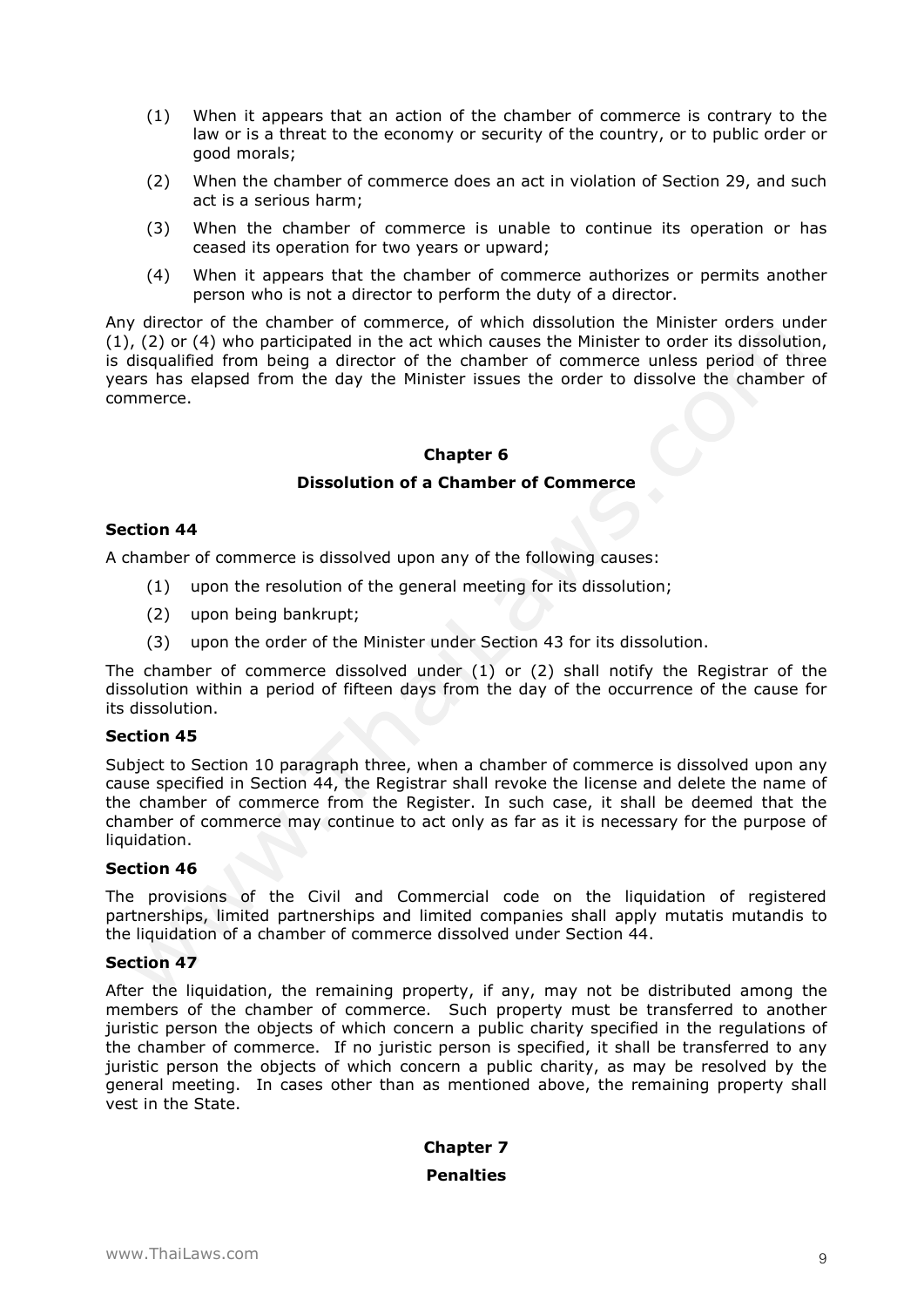Any person who violates Section 8 shall be liable to imprisonment for not more than one year or to a fine of not more than ten thousand Baht or to both.

#### **Section 49**

Any person who is member of a chamber of commerce not licensed under Section 8 shall be liable to a fine of not more than two thousand Baht.

#### **Section 50**

Any person who violates Section 16 shall be liable to a fine of not more than one thousand Baht and an additional fine of not more than fifty Baht a day until rectification is made.

#### **Section 51**

Any person who violates Section 17 shall be liable to a fine of not more than two thousand Baht and an additional fine of not more than fifty Baht a day until cessation of such use.

#### **Section 52**

Any person who fails to comply with the order of the Registrar under Section 18 or Section 31, or fails to comply with Section 32 paragraph four, shall be liable to a fine of not more than one thousand Baht.

#### **Section 53**

Any chamber of commerce which refuses to allow its member to examine the activities and property of such chamber of commerce under Section 27 shall be liable to a fine of not more than one thousand Baht.

#### **Section 54**

Any chamber of commerce which violates Section 29 or Section 30 shall be liable to a fine of not more than fifty thousand Baht.

### **Section 55**

Any director of a chamber of commerce who violates Section 29, or does an act contrary to its objects and such act is a threat to the economy and security of the country, or to public order or good morals, shall be liable to a fine of not more than thirty thousand Baht.

### **Section 56**

Any chamber of commerce which violates Section 3, Section 34, Section 35, Section 36 or Section 37 paragraph one, shall be liable to a fine of not more than one thousand Baht.

#### **Section 57**

Any person who fails to comply with the order of the Registrar under Section 39 or Section 41 paragraph one or paragraph two, shall be liable to a fine of not more than two thousand Baht.

### **Section 58**

Any person who violates Section 40 or remains a director or a chamber of commerce which has been dissolved under Section 44 or Section 61 paragraph three shall be liable to imprisonment for not more than two years or to a fine of not more than twenty thousand Baht or to both.

#### **Section 59**

Any chamber of commerce which violates Section 44 paragraph two, or fails to comply with Section 46, shall be liable to a fine of not more than one thousand Baht.

### **Section 60**

Any person who violates Section 47 shall be liable to imprisonment for not more than one year or to a fine of not more than ten thousand Baht or to both.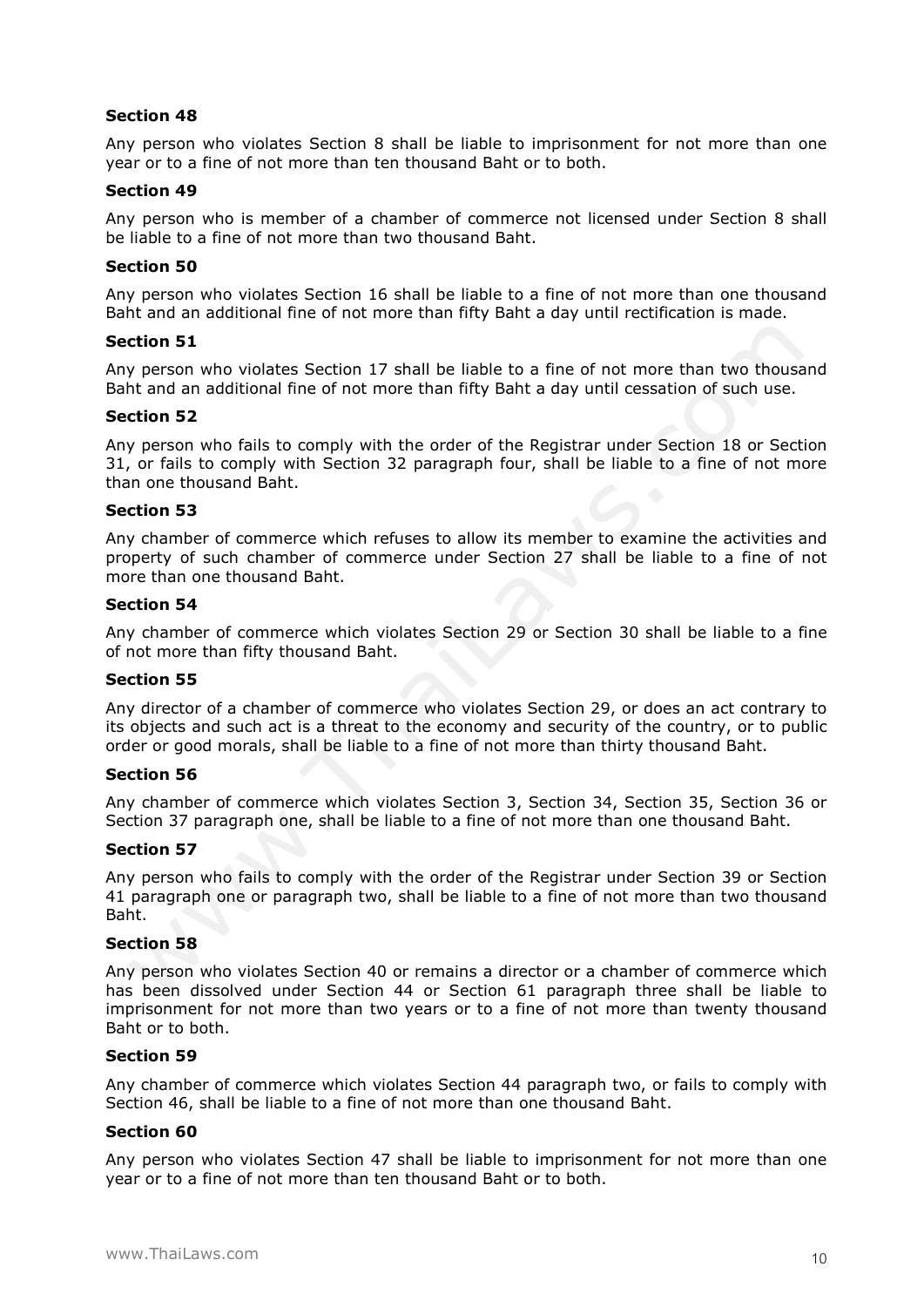### **Transitory Provisions**

### **Section 61**

Every chamber of commerce, board of trade, or association having the same characteristics or objects as those of a chamber of commerce which was registered under the Civil and Commercial Code prior to the day this Act comes into force, must, if it wishes to become a chamber of commerce license within a period of ninety days from the day this Act comes into force. And when it has been licensed as a chamber of commerce under this Act, the Registrar of Associations under the Civil and Commercial Code shall delete the name of such chamber of commerce, board of trade or association from the Register of Associations.

All the property and liabilities of a chamber of commerce, board of trade or association having the same characteristics or objects as those of a chamber of commerce licensed and registered under this Act shall be transferred to the newly established chamber of commerce.

If a chamber of commerce, board of trade, or association having the same characteristics and object as those of a chamber of commerce registered as an association under the Civil and Commercial Code, does not apply for a chamber of commerce license under this Act within the period of time mentioned in paragraph one, it shall be deemed dissolved, and the Registrar of Associations under the Civil and Commercial Code shall delete the name of such chamber of commerce, board of trade or association from the Register of Associations.

If a chamber of commerce, board of trade or association having the same characteristics or objects as those of a chamber of commerce is dissatisfied with the order of the Registrar under the Civil and Commercial Code to have its name deleted from the Register of Associations, it has a right to appeal against such order, by filling a written appeal with the Minister within a period of fifteen days from the day of the receipt of the order. The decision of the order of the Minister shall be final.

Countersigned by Field Marshal Thanom Kittikachorn Prime Minister